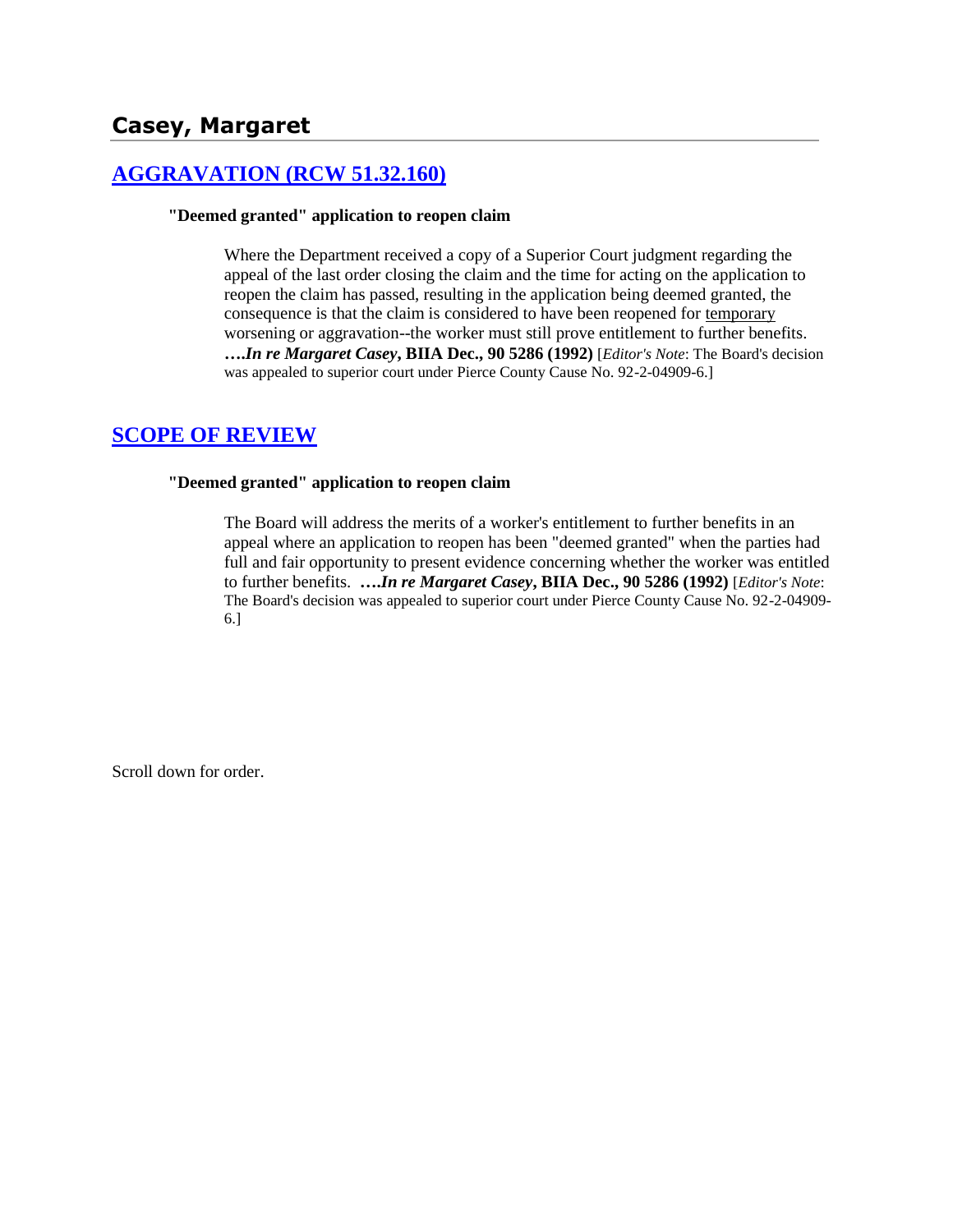#### **BEFORE THE BOARD OF INDUSTRIAL INSURANCE APPEALS STATE OF WASHINGTON**

**)**

**IN RE: MARGARET G. CASEY ) DOCKET NO. 90 5286**

**CLAIM NO. H-460233 ) DECISION AND ORDER**

APPEARANCES:

Claimant, Margaret G. Casey, by Don W. Taylor, Attorney at Law

Employer, R.A. Hatch Co., by None

Department of Labor and Industries, by Office of the Attorney General, per James M. Hawk, Assistant

This is an appeal filed by the claimant, Margaret G. Casey, on October 5, 1990 from an order of the Department of Labor and Industries dated September 19, 1990. The Department order denied the claimant's application to reopen her claim for aggravation of condition. Reversed and remanded, in part.

# **PROCEDURAL AND EVIDENTIARY MATTERS**

Pursuant to RCW 51.52.104 and RCW 51.52.106, this matter is before the Board for review and decision on a timely Petition for Review filed on behalf of the claimant to a Proposed Decision and Order issued on October 16, 1991 which affirmed the Department order dated September 19, 1990.

The Board has reviewed the evidentiary rulings in the record of proceedings and in the Proposed Decision and Order and finds that no prejudicial error was committed and said rulings are hereby affirmed.

# **DECISION**

On December 16, 1988, Margaret G. Casey filed an application to reopen her claim for aggravation of condition with the Department of Labor and Industries, contending that conditions causally related to her industrial injury of February 5, 1979 had worsened or become aggravated since November 13, 1985 when the claim was initially closed with a permanent partial disability award.

When the application to reopen was filed, an appeal from an order of this Board dated March 30, 1987 affirming the Department's closing order was pending in Superior Court, and a final court judgment affirming the Department's order was not entered until April 23, 1990. A copy of the Superior Court judgment, affirming the Department's November 13, 1985 order closing the claim, was received

1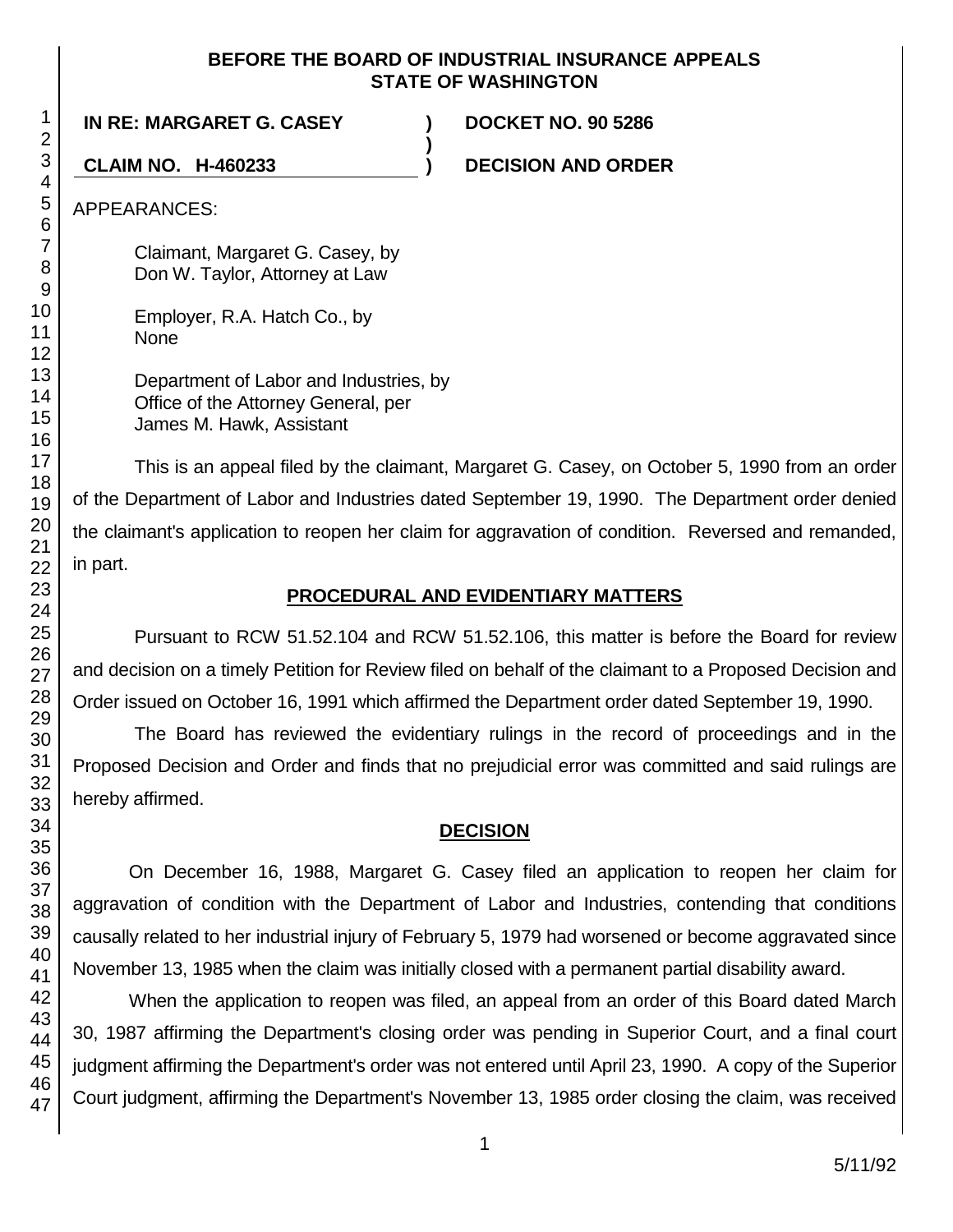by the Department on May 17, 1990. The Department order dated September 19, 1990, denying the application to reopen the claim for aggravation of condition, was issued more than ninety days following the date on which the Department received a copy of the Superior Court judgment determining that the first terminal date order dated November 13, 1985 was final.

Ms. Casey's application to reopen was filed on December 16, 1988, well after July 1, 1988. This placed the Department under an obligation to act upon that application in accordance with the time limits set forth in RCW 51.32.160, as amended by the legislature effective as of July 1, 1988. The period within which the Department had to act upon the application to reopen did not commence until the November 13, 1985 closing order became final. In re Edwin E. Fiedler, BIIA Dec., 90 1680 (1990) (citing Reid v. Dep't of Labor & Indus., 1 Wn.2d 430 (1939) and State ex rel Stone v. Olinger, 6 Wn.2d 643 (1940)). In light of our holding in Fiedler, the Department was under no obligation to act upon the application to reopen the claim until the November 13, 1985 order (determining the first terminal date) had become final through the entry of a Board or Court order. See also, WAC 296-14- 400 (last paragraph). When the Department order establishing the first terminal date became final, the time constraints imposed by RCW 51.32.160 again become applicable. While we are not prepared to determine the earliest date on which the period for Department action commenced, it clearly could be no later than the date on which the Department received a copy of the Superior Court judgment making the November 13, 1985 order final.

The Superior Court judgment was entered pursuant to a mandate issued by Division II of the Court of Appeals on April 11, 1990 which certified that its decision entered on March 10, 1990, vacating an order granting mistrial and reinstating the jury verdict, became the decision terminating review on April 19, 1990. The Court of Appeals mandated the case to Superior Court for further proceedings consistent with its opinion. As the entry of the Superior Court judgment pursuant to the mandate constituted a ministerial act, no appeal could lie from that judgment and it became final upon entry. It follows that in these circumstances the additional time allowed for appeal of an order before it became final would not be available to the Department. See In re Daniel Bauer, BIIA Dec., 47,841 (1977). Even if the Department was provided the additional period allowed for an appeal, the Department order denying the application to reopen the claim dated September 19, 1990, was not entered within the 90-day time limit set forth in RCW 51.32.160.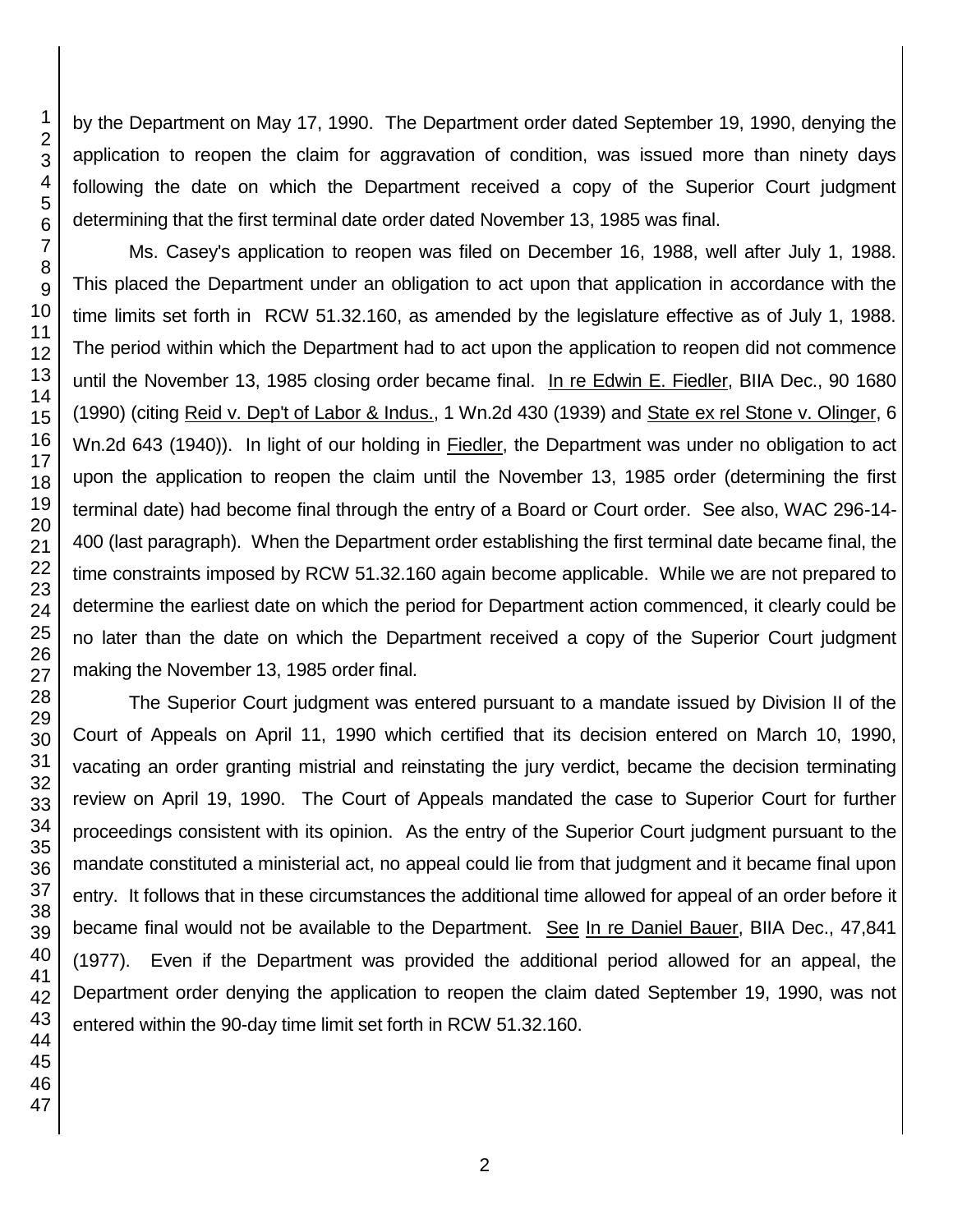Allowing the Department the greatest latitude possible, it was obligated under RCW 51.32.160 to act within ninety days of May 17, 1990, the date on which a copy of the Superior Court judgment was received by the Department. The Department took no action to extend the time within which it had to act on Ms. Casey's reopening application, and did not issue an order of denial until September 19, 1990. As this order was issued more than ninety days following the latest possible date on which the Department could have been considered to have learned of the finality of the November 13, 1985 order, the claimant's application must be considered to have been "deemed granted" by operation of RCW 51.32.160. Fiedler, supra.

That Ms. Casey's application to reopen the claim for aggravation of condition has been "deemed granted" does not lead us to disagree with the ultimate determinations made herein in the Proposed Decision and Order. Ordinarily, where we make a determination that an application to reopen a claim has been "deemed granted", we would return the case to the Department to reopen the claim and make further investigation and conduct further evaluations as necessary to properly administer the claim. See, e.g., Fiedler, supra. We have not previously had the occasion to pass upon the question of what benefits, if any, a worker is entitled to receive by virtue of an application to reopen a claim being "deemed granted." We do so now, as it is necessary to a resolution of the issues raised by this appeal.

The consequence of the application to reopen being "deemed granted" is simply that the claim must be considered to have been reopened for temporary worsening or aggravation. In order for Ms. Casey to receive treatment, time loss compensation, or any other benefits, she must still sustain the burden of establishing entitlement to further benefits. In order to establish entitlement to further treatment, and temporary disability benefits, she must establish, through medical testimony, the need for further treatment for conditions causally related to her industrial injury and the inability to be gainfully employed as a result of such conditions. In re Maria Chavez, BIIA Dec., 87 0640 (1988). It is not necessary for her to establish aggravation or worsening in order to receive treatment or temporary disability benefits, since the "deemed granted" provision concedes aggravation for those limited purposes. However, for Ms. Casey to establish entitlement to an award for permanent disability - partial or total -- she must show that there has been a permanent worsening or aggravation of conditions causally related to the industrial injury of February 5, 1979, since the first terminal date of November 13, 1985. Dinnis v. Dep't of Labor & Indus., 67 Wn.2d 654 (1965). As pointed out accurately and thoroughly in our industrial appeals judge's Proposed Decision and Order, Ms. Casey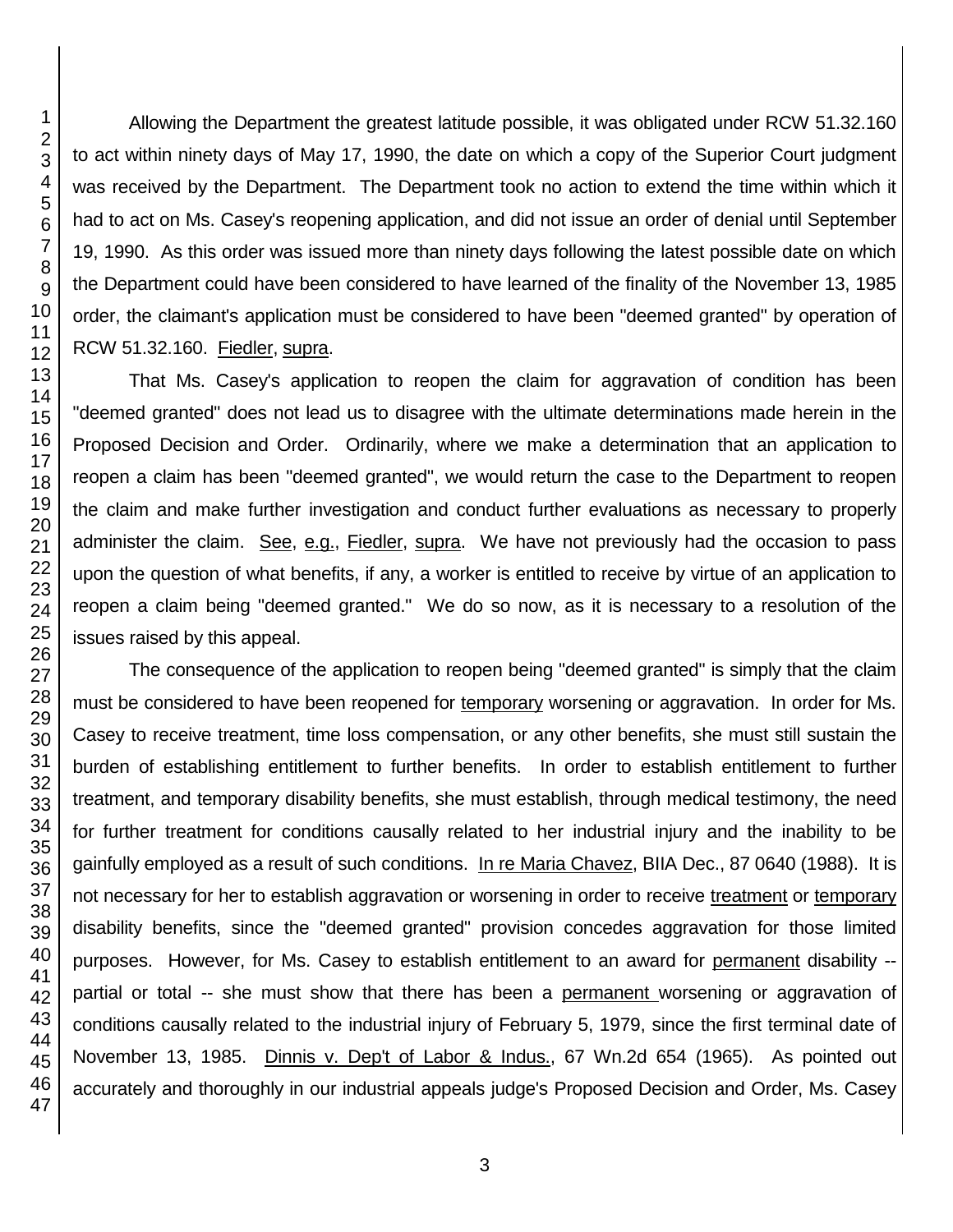has failed to establish entitlement to any further benefits, either for temporary or permanent aggravation of her conditions causally related to the industrial injury.

In relation to Ms. Casey's physical conditions caused by the industrial injury, there does not appear to be a scintilla of evidence of any objective nature supporting a need for treatment, increased disability, or impairment. Nothing of an objective nature was provided by Dr. Peter Fisher, who testified on behalf of the claimant after examining her on two occasions, January 28, 1986 and August 10, 1990. We agree with Dr. Fisher's determination that Ms. Casey would not benefit from further treatment. Furthermore, he identified no objective findings justifying his rating of low back impairment, Category 5 of WAC 296-20-280. In fact, there is no objective evidence in the record which would support rating of the claimant's low back impairment in any category other than Category 1. While we completely disagree with Dr. Fisher's determination that Ms. Casey was totally and permanently disabled as of the second terminal date, September 19, 1990, we do not need to address that issue as she has failed to establish any permanent aggravation or increased disability causally related to the industrial injury.

Even if reliance is placed on the testimony of Dr. S. Harvard Kaufman, Ms. Casey's psychiatric witness, there is insufficient evidence to establish entitlement to further benefits for a psychiatric condition.<sup>1</sup> Accepting Dr. Kaufman's diagnosis of a somatoform pain disorder as being causally related to the industrial injury still results in findings which support his determination as of August 10, 1990 that this condition should be rated in Category 1 of WAC 296-20-340, i.e., with no permanent partial impairment. Although Dr. Kaufman expressed an opinion in equivocal terms that Ms. Casey could not work, his testimony establishes no disability in the sense of impairment caused by the psychiatric condition he diagnosed. Dr. Kaufman was also of the opinion that the psychiatric condition he diagnosed was fixed and would not benefit from further treatment.

As previously indicated, where we determine that an application to reopen a claim has been "deemed granted", we would ordinarily remand the claim to the Department for further investigation. Here, however, the claimant and all other parties have been provided a full and fair opportunity to present evidence concerning whether or not the claimant is entitled to further benefits. It would be a useless act inconsistent with principles of judicial economy, and would simply foster piecemeal litigation, to require the Department to conduct such further investigation. See, e.g., In re Junior

l

We reach this conclusion having given full consideration to Price v. Dep't of Labor & Indus., 101 Wn.2d 520 (1984), which relieves the claimant of the burden of providing objective medical findings in order to establish causal relationship or aggravation of a psychiatric condition.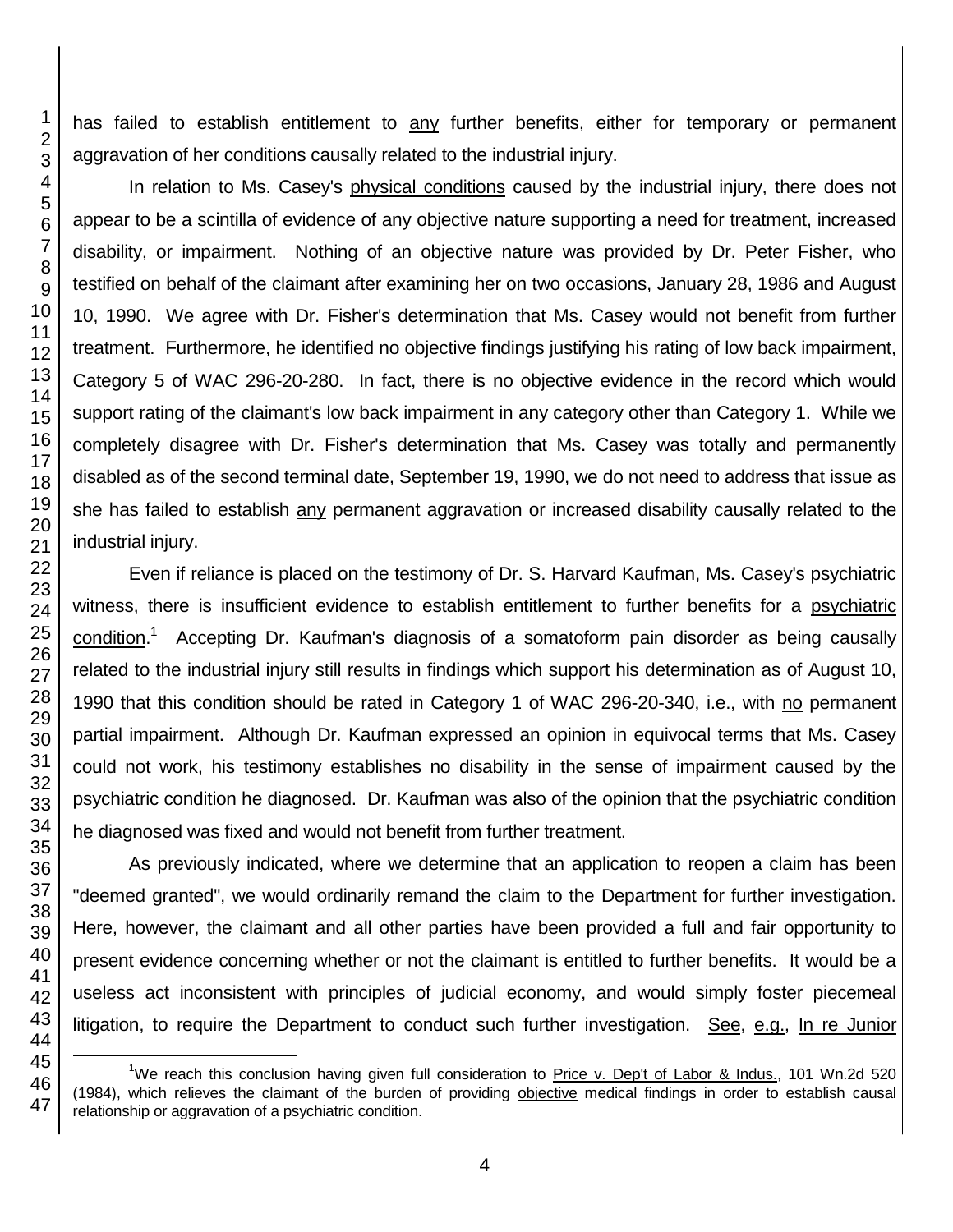Wheelock, BIIA Dec., 86 4128 (1987). Ms. Casey has failed to establish a need for treatment or the inability to be gainfully employed at any time following the submission of her application to reopen her claim. Furthermore, she has failed to present persuasive evidence that there has been any permanent worsening of her condition resulting in increased permanent disability of either a partial or total nature. She has simply failed to meet her burden of establishing entitlement to further benefits.

We agree further with the thorough evidentiary discussion made in the Proposed Decision and Order. However, we must reverse the Department order of September 19, 1990 as Ms. Casey's reopening application had been "deemed granted" by operation of the 90-day time limitation in RCW 51.32.160. The claim will be remanded to the Department to be reopened, but then summarily closed without any additional benefits.

# **FINDINGS OF FACT**

1. On February 8, 1979, the claimant, Margaret G. Casey, filed an application for benefits with the Department of Labor and Industries, alleging the occurrence of an industrial injury to her low back on February 5, 1979, while in the course of her employment with R. A. Hatch Co. On February 28, 1979, the Department issued an order allowing the claim and authorizing time loss compensation. The claim was eventually closed pursuant to a Department order of November 13, 1985, which also authorized an award for permanent partial disability equal to 10 percent as compared to total bodily impairment, for low back impairment.

The claimant filed a timely appeal of the Department order of November 13, 1985, which order was affirmed by the Board of Industrial Insurance Appeals in our order of March 30, 1987. A timely appeal was then taken by claimant to Pierce County Superior Court. On April 23, 1990, a Superior Court judgment was entered affirming the Department order dated November 13, 1985 and a copy of that judgment was received by the Department of Labor and Industries on May 17, 1990.

On December 16, 1988, the claimant had filed an application to reopen the claim for aggravation of condition. This application was denied by the Department pursuant to an order of September 19, 1990. On October 5, 1990, the claimant filed a notice of appeal with the Board. On November 26, 1990, the Board issued an order granting the appeal and assigning it Docket No. 90 5286.

- 2. On February 5, 1979, the claimant bent over to pick up a 16 pound plastic barrel, injuring her low back while in the course of her employment with R. A. Hatch Co.
- 3. As of November 13, 1985, the claimant's condition causally related to the industrial injury of February 5, 1979, was diagnosed as back pain secondary to discectomy at L4-5 and rated at Category 3 of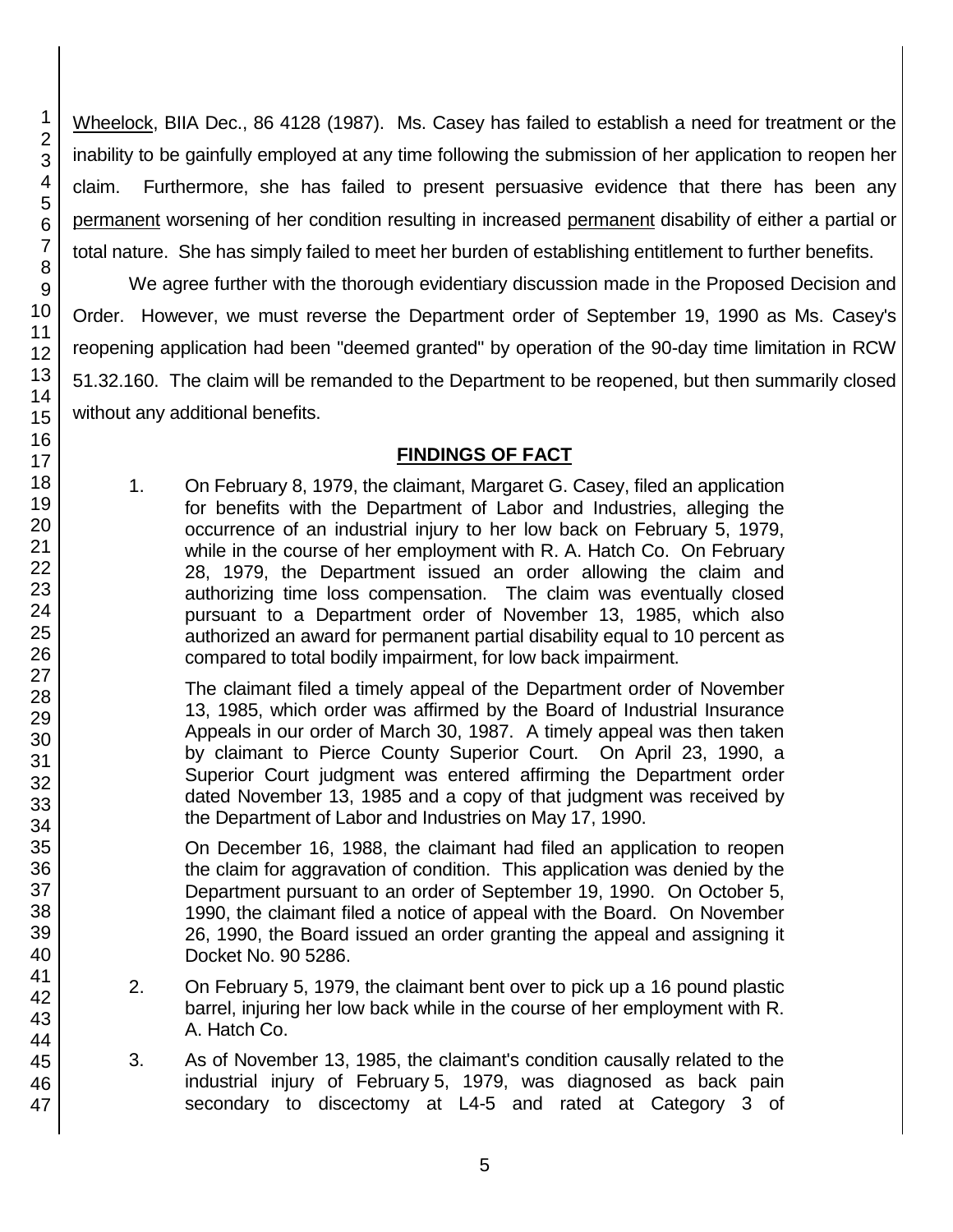WAC 296-20-280, categories of permanent dorso-lumbar and lumbosacral impairments.

- 4. As of November 13, 1985, the claimant's condition causally related to the industrial injury was fixed and stable and not in need of further curative treatment.
- 5. As of September 19, 1990, claimant's condition causally related to the industrial injury of February 5, 1979 was fixed, stable, and not in need of further curative treatment and had not been in need of treatment since November 13, 1985.
- 6. As of September 19, 1990, the claimant had not developed a mental health condition as a causal result of her industrial injury of February 5, 1979.
- 7. Claimant's application to reopen her claim for aggravation of condition was not acted upon by the Department within ninety days of the date on which the November 13, 1985 order became final, and this application was accordingly deemed granted.
- 8. During the period October 17, 1988 through September 19, 1990, the claimant was not, as a result of her 1979 industrial injury, unable to engage in gainful employment on a reasonably continuous basis.
- 9. As of September 19, 1990, the claimant's low back condition causally related to her industrial injury of February 5, 1979 had not permanently worsened since November 13, 1985 and did not result in any further permanent impairment since that date.

## **CONCLUSIONS OF LAW**

- 1. The Board of Industrial Insurance Appeals has jurisdiction over the parties and the subject matter to this appeal.
- 2. On or before September 19, 1990, claimant's application to reopen her claim on the basis of aggravation of condition had been "deemed granted", by operation of the provisions of RCW 51.32.160 as amended effective July 1, 1988.
- 3. Between November 13, 1985 and September 19, 1990, the claimant's condition causally related to her industrial injury of February 5, 1979 was not in need of further treatment, did not render her temporarily totally disabled, and had not become permanently aggravated in any manner within the meaning of RCW 51.32.160.
- 4. The order of the Department of Labor and Industries dated September 19, 1990, which denied the claimant's application to reopen her claim for aggravation of condition, is incorrect in part and is reversed, and the claim is remanded to the Department with directions to issue an order determining that the claimant's aggravation application filed on December 16, 1988 had been "deemed granted" and to thereupon close the claim